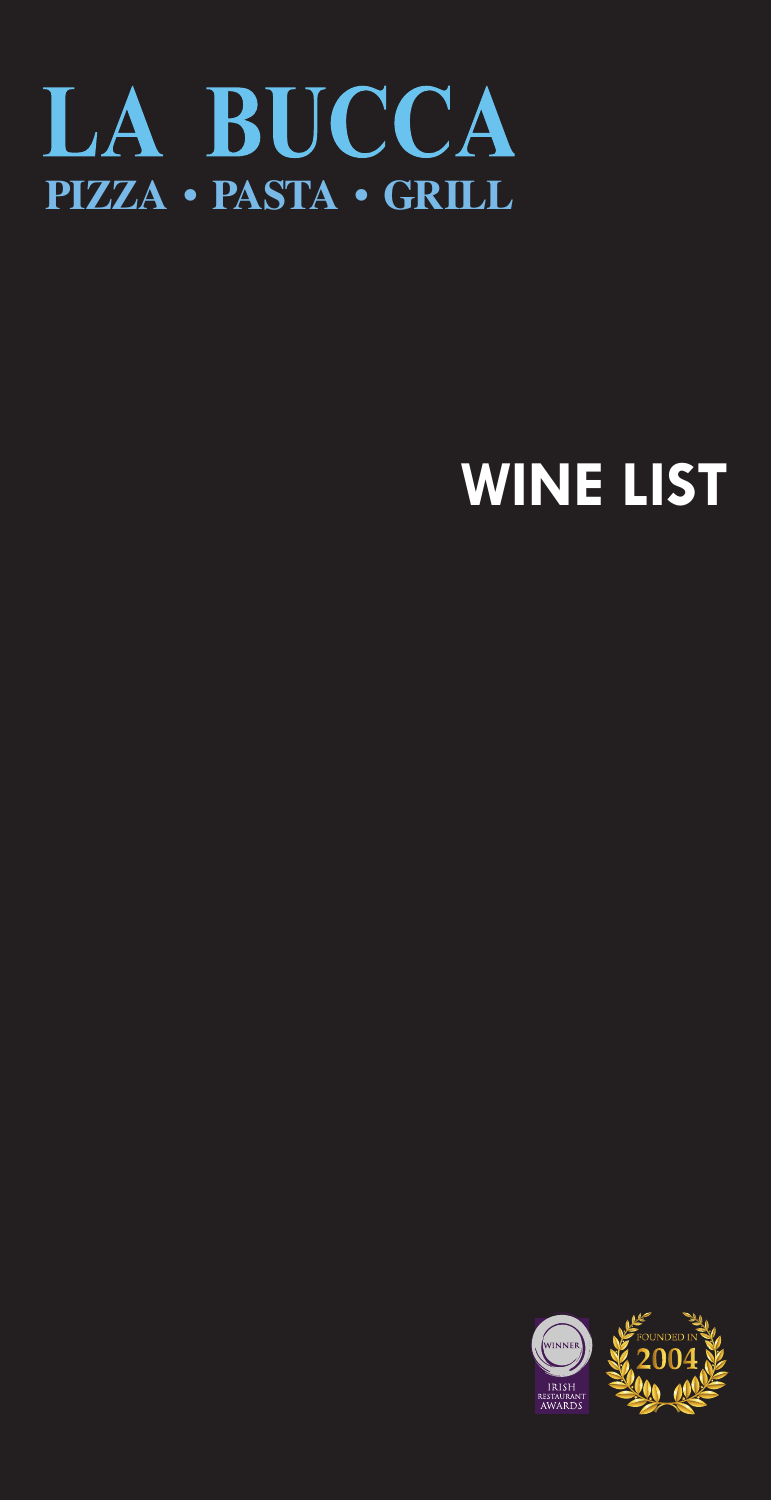| $\bf 0$<br>亡 | <b>HOUSE</b>                                                                                                                                   | 175ml<br>glass | 250 <sub>ml</sub><br>glass | 75cl  |
|--------------|------------------------------------------------------------------------------------------------------------------------------------------------|----------------|----------------------------|-------|
|              | <b>ETNIA SAUVIGNON BLANC 2021 (CHILE)</b><br>An elegant dry white bursting with tropical fruit aromas with a clean, zesty & refreshing palate. | 6.80           | 9.00                       | 25.50 |
|              | <b>OYNOS PINOT GRIGIO TERRE SICILIANE</b><br><b>IGT ORGANIC 2021 (ITALY)</b>                                                                   | 6.90           | 9.10                       | 25.90 |

Fresh fruity aromas of apples & pears and hints of citrus with a lightly floral palate. Certified Organic.

## **WORLD**

| PEAR TREE CHENIN BLANC 2020 (SOUTH AFRICA)                                                                                                                        | 27.50 |
|-------------------------------------------------------------------------------------------------------------------------------------------------------------------|-------|
| Fruity bursts of tropical pineapple, passion fruit & melons with great balance & freshness.                                                                       |       |
| <b>FRANSCHOEK UNOAKED CHARDONNAY 2020 (SOUTH AFRICA)</b>                                                                                                          | 27.90 |
| Intense pineapple, lemon & lime fruit purity both on the nose & the palate with a lively balancing acidity & fresh finish.                                        |       |
| <b>JUAN GIL HONORO VERA VERDEJO D.O. RUEDA 2019 (SPAIN)</b>                                                                                                       | 28.50 |
| A fresh and incredibly fruity wine from the sandy soils of Rueda. This wine exudes intense<br>aromas of white flowers and fresh fruit with exotic tropical notes. |       |
|                                                                                                                                                                   |       |
| <b>OHH POITOU!! SAUVIGNON BLANC 2020 (FRANCE)</b>                                                                                                                 | 29.90 |
| A very expressive wine dominated by floral notes with a touch of both exotic & citrus fruits. Slightly acidulous with a crunchy crispiness!                       |       |
| LES MOUETTES PICPOUL DE PINET 2020 (FRANCE)                                                                                                                       | 29.75 |
| Fresh aromas of citrus, kelp & pears with a tingly palate of lemon zest & shiny wet pebbles.                                                                      |       |
| <b>NAI ALBARINO 2021 (SPAIN)</b>                                                                                                                                  | 31.70 |
| An elegant, subtle, mineral & fresh albarino with notes of aromatic herbs, mint & citrus fruits                                                                   |       |
| <b>CANTINA ZACCAGNINI PECORINO 2020 (ITALY)</b>                                                                                                                   | 32.50 |
| Fresh and citrusy with tones of grapefruit. A perfect accompaniment to our sizzling prawns pil-pil.                                                               |       |
| <b>WAIATA SAUVIGNON BLANC 2021 (NEW ZEALAND)</b>                                                                                                                  | 32.50 |
| A typical kiwi sauvignon from the famous Marlborough region, dry & crisp & full of zesty, aromatic fruit characteristics.                                         |       |
| <b>CHABLIS LOUIS JADOT 2020 (FRANCE)</b>                                                                                                                          | 49.00 |
| A fine, elegant Chablis with a ripe fruitiness and an opulent, long finish.                                                                                       |       |

| <b>SPARKLING</b>                                                                                                                               | 175 <sub>ml</sub><br>glass | 75cl  |
|------------------------------------------------------------------------------------------------------------------------------------------------|----------------------------|-------|
| <b>VINIERA SERENA PROSECCO (ITALY)</b><br>A frizzante wine from the North of Italy. The perfect way to start your meal.                        | 7.75                       | 27.90 |
| <b>TOMMASI PROSECCO NV (ITALY)</b><br>Elegant and clean with a mouth-filling, fine mousse. Dry & easy to drink with a light almond aftertaste. |                            | 42.00 |
| <b>LOUIS ROEDERER BRUT NV (FRANCE)</b><br>A perfectly harmonious champagne with a fine, persistant perlage.                                    |                            | 88.00 |

## **ROSE**

## **DOMAINE LA COLOMBETTE GRENACHE ROSE 2020 (FRANCE) 27.90**

Delicate red berry fruit flavours with a fresh & crisp palate.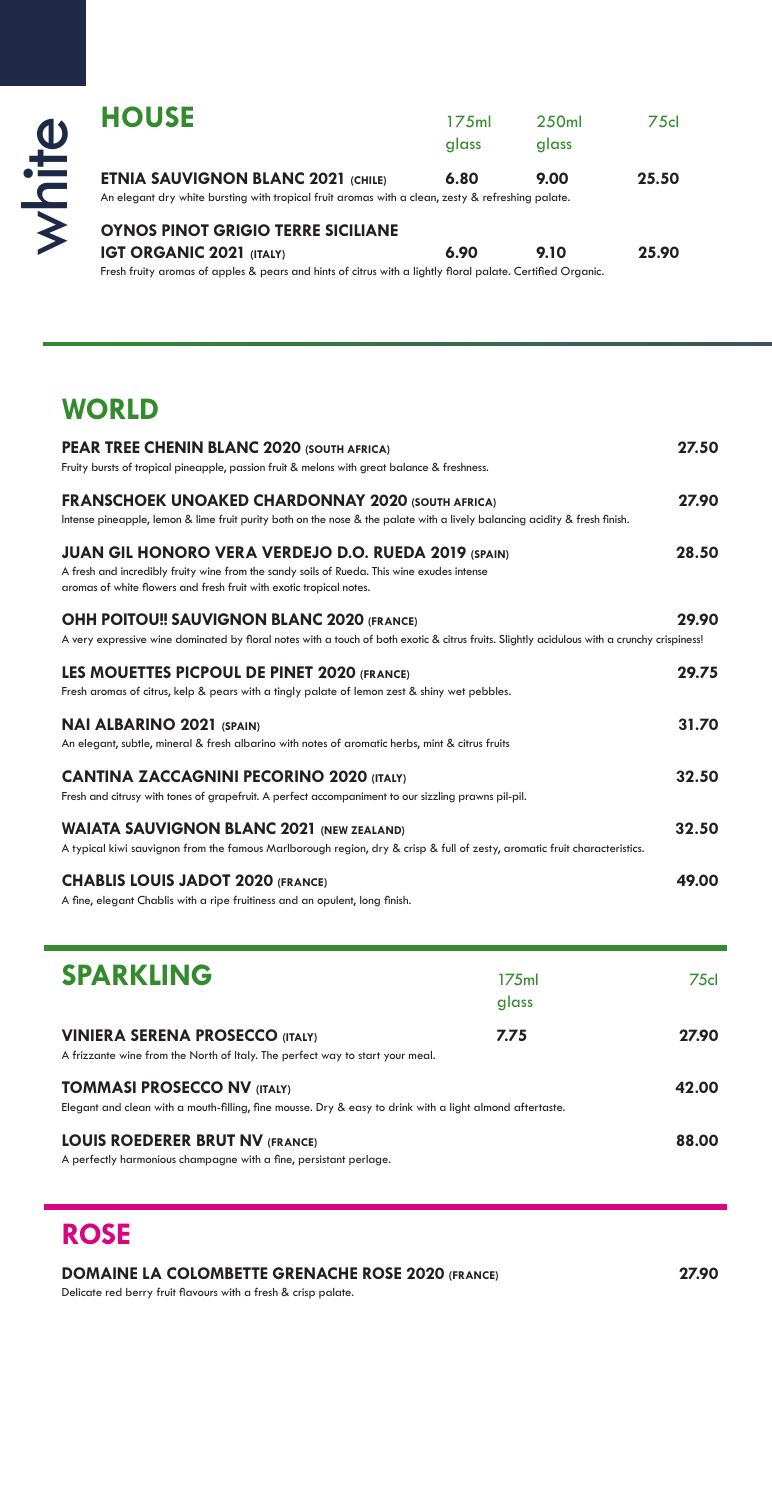| <b>HOUSE</b>                                                                                                                                                                                                                                                                                                                     | 175ml<br>glass | 250ml<br>glass | 75cl  |        |
|----------------------------------------------------------------------------------------------------------------------------------------------------------------------------------------------------------------------------------------------------------------------------------------------------------------------------------|----------------|----------------|-------|--------|
| <b>ETNIA MERLOT 2020 (CHILE)</b><br>Packed full of blackberry & ripe plum aromas with a soft, fruity & succulent palate.                                                                                                                                                                                                         | 6.80           | 9.00           | 25.50 | D<br>C |
| <b>COLIMORO MONTEPULCIANO</b><br>D'ABRUZZO DOC 2020 (ITALY)                                                                                                                                                                                                                                                                      | 6.90           | 9.10           | 25.90 |        |
| Mature grapes aged in oak for 6 months giving a robust warm hearted glass of black fruit.<br>The perfect partner for pizza and pasta dishes!                                                                                                                                                                                     |                |                |       |        |
| <b>WORLD</b>                                                                                                                                                                                                                                                                                                                     |                |                |       |        |
| <b>BIG OAK SHIRAZ 2020 (SOUTH AFRICA)</b>                                                                                                                                                                                                                                                                                        |                |                |       | 27.50  |
| Deep ruby red with exuberant dark berry aromas and an oaky spiciness. Medium bodied,<br>sleek & smooth like a panther with dark chocolate and spice flavours.                                                                                                                                                                    |                |                |       |        |
| VICTORIA PARK CABERNET SAUVIGNON 2016 (AUSTRALIA)<br>Flavours of dark berries, chocolate & spice with a smooth texture & a soft tannin finish.                                                                                                                                                                                   |                |                |       | 27.90  |
| <b>ARGENTO MALBEC 2019 (ARGENTINA)</b><br>Full bodied and fruity with notes of blackberries, cherries & plums.                                                                                                                                                                                                                   |                |                |       | 28.50  |
| LAYA ALMANSA GARNACHA/MONASTRELL 2020 (SPAIN)<br>Aged four months in French oak. Dense, savoury & rich with brooding aromas of black fruits, licorice, espresso & pepper.                                                                                                                                                        |                |                |       | 28.90  |
| <b>MISSETTI APPASSIMENTO 2020 (ITALY)</b><br>Deep ruby red, very fruity & intense. Spicy, smooth & full of flavours.                                                                                                                                                                                                             |                |                |       | 28.90  |
| <b>SALENTO DOPPIO PASSO PRIMITIVO 2021 (ITALY)</b><br>Rich, ripe & fruity with a Barry White smoothness. Passed twice through it's own pomace for additional depth<br>& flavour with a small percentage of 'late harvest' grape juice adding a touch of sweetness.                                                               |                |                |       | 29.50  |
| LA VILLETTE PINOT NOIR 2020 (FRANCE)<br>Refreshingly subtle aromas of raspberries & cranberries. A palate of ripe fruit & freshness with an appealing spicy smokiness.                                                                                                                                                           |                |                |       | 31.50  |
| <b>MARQUES DE CACERES RIOJA EXCELLENS 2017 (SPAIN)</b><br>A refined bouquet of black cherries & blackberries, lusciously fresh & fruity with rich notes of cinnamon.                                                                                                                                                             |                |                |       | 31.90  |
| <b>CHATEAU GRAND MOULIN MACQUIN, ST. EMILION 2017 (FRANCE)</b><br>An elegant Bordeaux merlot with a pleasing blueberry/blackberry nose. A rich palate with great fruit and long tannins.                                                                                                                                         |                |                |       | 33.00  |
| <b>MARQUES DE CACERES RIOJA RESERVA 2016 (SPAIN)</b><br>A dense toasted bouquet, velvety smooth in the mouth with great depth & length<br>of flavour. A particularly elegant example of this great vintage.                                                                                                                      |                |                |       | 36.70  |
| CEPA 21 RIBERA DEL DUERO 2018 (SPAIN)<br>Bright red cherry in colour, a meaty red with great length of flavour & well balanced tannins.                                                                                                                                                                                          |                |                |       | 42.00  |
| TOMMASI VALPOLICELLA RIPASSO DOC CLASSICO SUPERIORE 2018 (ITALY)<br>The unique result of refermenting Valpolicella Classico Superiore grapes on the warm dried grape skins of Amarone, imparting<br>the richness of the Amarone onto an already superior wine before then being aged for a year in oak barrels. Simply stunning! |                |                |       | 42.00  |
| <b>TOMMASI CREARO CONCA D'ORO 2017 (ITALY)</b>                                                                                                                                                                                                                                                                                   |                |                |       | 45.00  |

A full-bodied wine with a rich bouquet of delicately herbaceous, fruity and spicy aromas, with notes of violets, ripe cherries, tobacco and vanilla.